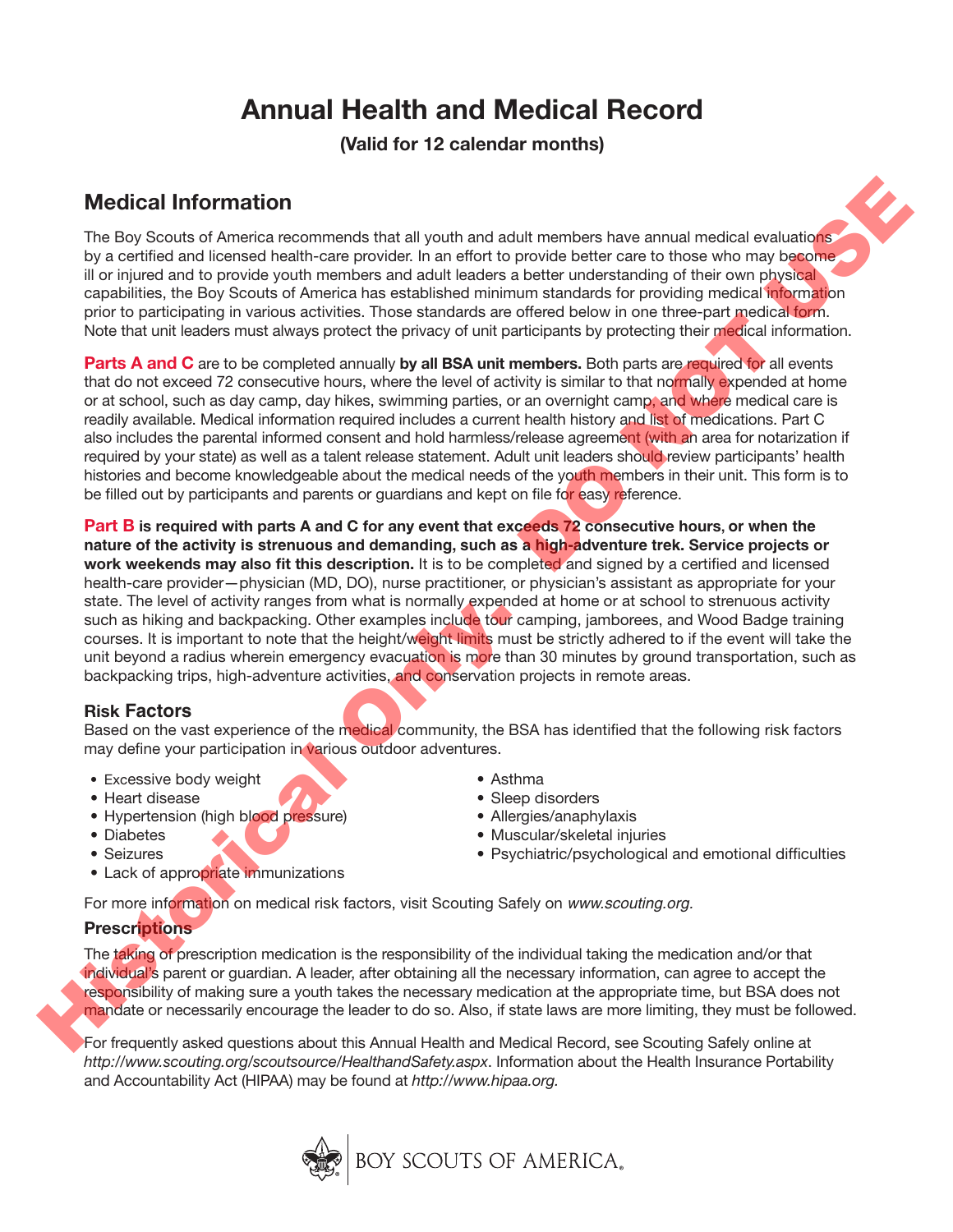#### **Annual BSA Health and Medical Record Part A GENERAL INFORMATION**

|                                                                                                                                                       |                                                                      |                                                                                                                                                                                | Social Security No. (optional; may be required by medical facilities for treatment)<br>Feligious preference                  |
|-------------------------------------------------------------------------------------------------------------------------------------------------------|----------------------------------------------------------------------|--------------------------------------------------------------------------------------------------------------------------------------------------------------------------------|------------------------------------------------------------------------------------------------------------------------------|
|                                                                                                                                                       |                                                                      |                                                                                                                                                                                |                                                                                                                              |
|                                                                                                                                                       | In case of emergency, notify:                                        |                                                                                                                                                                                | ATTACH A PHOTOCOPY OF BOTH SIDES OF INSURANCE CARD (SEE PART C). IF FAMILY HAS NO MEDICAL INSURANCE, STATE "NONE."           |
|                                                                                                                                                       |                                                                      |                                                                                                                                                                                |                                                                                                                              |
|                                                                                                                                                       |                                                                      |                                                                                                                                                                                |                                                                                                                              |
|                                                                                                                                                       |                                                                      |                                                                                                                                                                                |                                                                                                                              |
| <b>MEDICAL HISTORY</b>                                                                                                                                |                                                                      |                                                                                                                                                                                |                                                                                                                              |
|                                                                                                                                                       | Are you now, or have you ever been treated for any of the following: |                                                                                                                                                                                | <b>Allergies or Reaction to:</b>                                                                                             |
|                                                                                                                                                       |                                                                      |                                                                                                                                                                                | Medication N                                                                                                                 |
| <b>Condition</b><br><b>Yes</b><br>No<br>Asthma                                                                                                        |                                                                      | <b>Explain</b>                                                                                                                                                                 |                                                                                                                              |
|                                                                                                                                                       | <b>Diabetes</b>                                                      |                                                                                                                                                                                | Food, Plants, or Insect Bites                                                                                                |
|                                                                                                                                                       | Hypertension (high blood pressure)                                   |                                                                                                                                                                                |                                                                                                                              |
|                                                                                                                                                       | Heart disease (i.e., CHF, CAD, MI)                                   |                                                                                                                                                                                | Immunizations:<br>The following are recommended by the BSA.                                                                  |
|                                                                                                                                                       | Stroke/TIA                                                           |                                                                                                                                                                                | Tetanus immunization must have been received                                                                                 |
|                                                                                                                                                       | <b>COPD</b>                                                          |                                                                                                                                                                                | within the last 10 years. If had disease, put "D"                                                                            |
|                                                                                                                                                       | Ear/sinus problems                                                   |                                                                                                                                                                                | and the year. If immunized, check the box and                                                                                |
|                                                                                                                                                       | Muscular/skeletal condition                                          |                                                                                                                                                                                | the year received.                                                                                                           |
|                                                                                                                                                       | Menstrual problems (women only)                                      |                                                                                                                                                                                | Yes No<br><b>Date</b>                                                                                                        |
|                                                                                                                                                       | Psychiatric/psychological and                                        |                                                                                                                                                                                |                                                                                                                              |
|                                                                                                                                                       | emotional difficulties<br>Learning disorders (i.e., ADHD, ADD)       |                                                                                                                                                                                |                                                                                                                              |
|                                                                                                                                                       | <b>Bleeding disorders</b>                                            |                                                                                                                                                                                | Measles                                                                                                                      |
|                                                                                                                                                       | <b>Fainting spells</b>                                               |                                                                                                                                                                                |                                                                                                                              |
|                                                                                                                                                       | Thyroid disease                                                      |                                                                                                                                                                                |                                                                                                                              |
|                                                                                                                                                       | Kidney disease<br>Sickle cell disease                                |                                                                                                                                                                                | Polio                                                                                                                        |
|                                                                                                                                                       | Seizures                                                             |                                                                                                                                                                                | Chicken pox____________________<br>Hepatitis A ______________________                                                        |
|                                                                                                                                                       | Sleep disorders (i.e., sleep apnea)                                  |                                                                                                                                                                                | Hepatitis B _____________________                                                                                            |
|                                                                                                                                                       | GI problems (i.e., abdominal, digestive)                             |                                                                                                                                                                                |                                                                                                                              |
|                                                                                                                                                       | Surgery<br>Serious injury                                            |                                                                                                                                                                                | Other (i.e., HIB)                                                                                                            |
|                                                                                                                                                       | Other                                                                |                                                                                                                                                                                | Exemption to immunizations claimed.                                                                                          |
| <b>MEDICATIONS</b>                                                                                                                                    |                                                                      |                                                                                                                                                                                | (For more information about immunizations, as                                                                                |
|                                                                                                                                                       | if they are for occasional or emergency use only.                    | List all medications currently used. (If additional space is needed, please photocopy<br>this part of the health form.) Inhalers and EpiPen information must be included, even | well as the immunization exemption form, see<br>Scouting Safely on Scouting.org.)                                            |
|                                                                                                                                                       | Medication                                                           |                                                                                                                                                                                |                                                                                                                              |
|                                                                                                                                                       | Strength <b>Frequency</b>                                            | Strength ___________ Frequency ____________                                                                                                                                    | Strength ___________ Frequency ____________<br>Approximate date started _______________                                      |
| Approximate date started ________________<br>Reason for medication _________________                                                                  |                                                                      |                                                                                                                                                                                | Reason for medication ______________________                                                                                 |
|                                                                                                                                                       |                                                                      |                                                                                                                                                                                |                                                                                                                              |
| Distribution approved by:<br>MD/DO, NP, or PA Signature<br>Parent signature<br>Temporary D Permanent D<br>Strength ___________ Frequency ____________ |                                                                      | Distribution approved by:                                                                                                                                                      | Distribution approved by:                                                                                                    |
|                                                                                                                                                       |                                                                      | Parent signature<br>Temporary <b>Permanent</b> D                                                                                                                               | MD/DO, NP, or PA Signature<br>MD/DO, NP, or PA Signature<br>Parent signature<br>Temporary <sup>P</sup> ermanent <sup>P</sup> |
|                                                                                                                                                       |                                                                      |                                                                                                                                                                                |                                                                                                                              |
|                                                                                                                                                       |                                                                      | Medication <b>Medication Medication</b><br>Strength ___________ Frequency ____________                                                                                         | Strength ___________ Frequency ____________                                                                                  |
|                                                                                                                                                       |                                                                      |                                                                                                                                                                                | Approximate date started ________________                                                                                    |
| Approximate date started ________________<br>Reason for medication __________________                                                                 |                                                                      |                                                                                                                                                                                | Reason for medication __________________                                                                                     |
|                                                                                                                                                       | Distribution approved by:                                            | Distribution approved by:                                                                                                                                                      | Distribution approved by:                                                                                                    |
| Parent signature                                                                                                                                      | MD/DO, NP, or PA Signature                                           | Parent signature                                                                                                                                                               | /<br>MD/DO, NP, or PA Signature<br>Parent signature MD/DO, NP, or PA Signature                                               |
| Temporary $\Box$ Permanent $\Box$                                                                                                                     |                                                                      | Temporary $\Box$ Permanent $\Box$                                                                                                                                              | Temporary $\Box$ Permanent $\Box$                                                                                            |

**NOTE: Be sure to bring medications in the appropriate containers, and make sure that they are NOT expired, including inhalers and EpiPens. You SHOULD NOT STOP taking any maintenance medication.**

**\_\_\_\_\_\_\_\_\_\_\_\_\_\_\_\_\_\_\_**

**Last name:** 

Last name: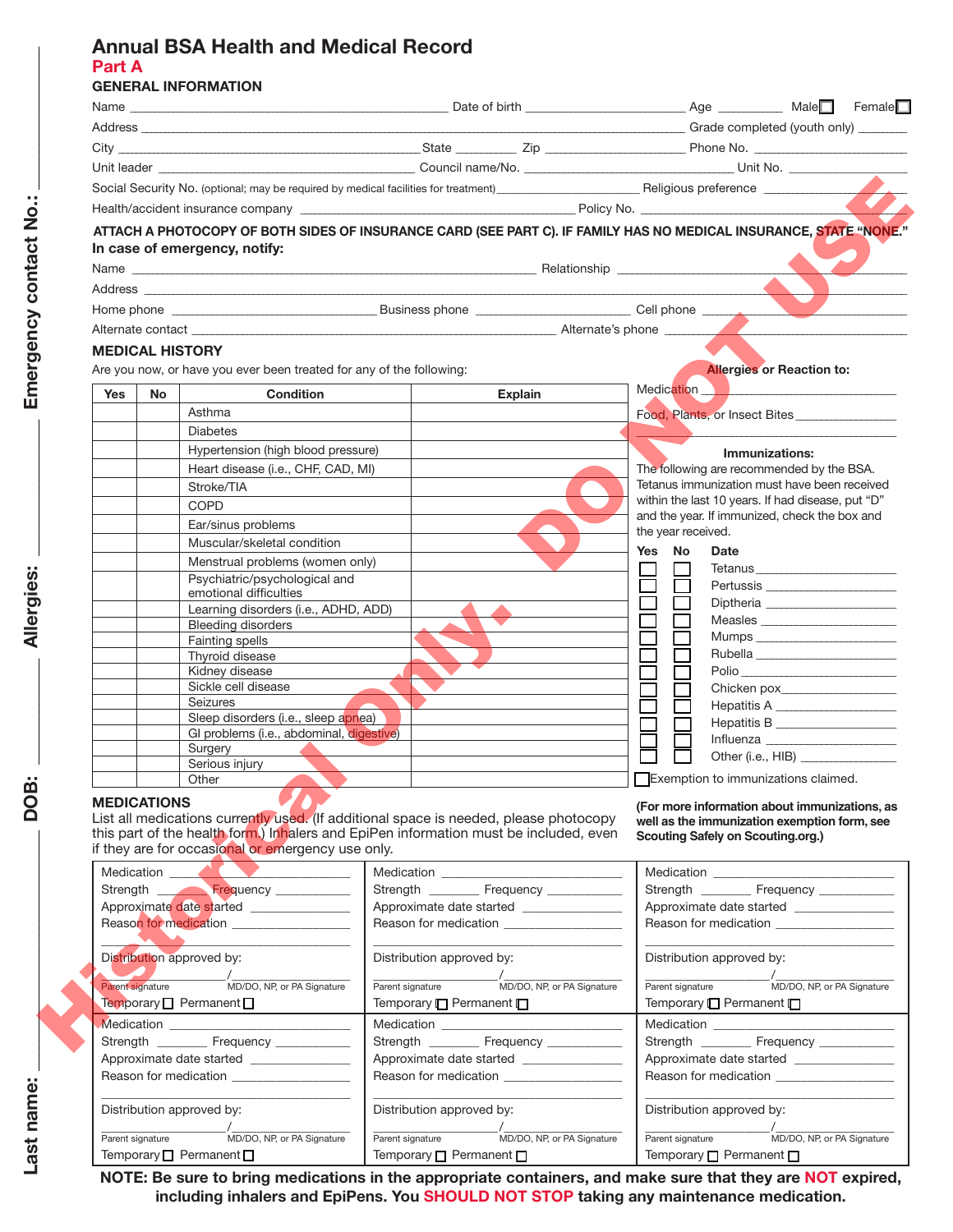#### **Part B PHYSICAL EXAMINATION**

Height\_\_\_\_\_\_\_\_\_\_\_\_\_ Weight \_\_\_\_\_\_\_\_\_\_ % body fat\_\_\_\_\_\_\_\_\_\_ Meets height/weight limits Yes No Blood pressure \_\_\_\_\_\_\_\_\_\_\_\_\_\_\_\_\_\_ Pulse \_

**Individuals desiring to participate in any high-adventure activity or event in which emergency evacuation would take longer than 30 minutes by ground transportation will not be permitted to do so if they exceed the height/weight limits as documented in the table at the bottom of this page or if during a physical exam their health care provider determines that body fat percentage is outside the range of 10 to 31 percent for a woman or 2 to 25 percent for a man. Enforcing this limit is strongly encouraged for all other events, but it is not mandatory. (For healthy height/weight guidelines, visit www.cdc.gov.)**

|                                                                                                                                                                                                                                                                                                                                                                                                    | <b>Normal</b>                             | <b>Abnormal</b>               | <b>Explain Any</b><br><b>Abnormalities</b> |                              | <b>Range of Mobility</b>                                                                                                                                                                                                                                                                                                        | <b>Normal</b>               | Abnormal                      | <b>Explain Any</b><br><b>Abnormalities</b>                                                                                                          |  |
|----------------------------------------------------------------------------------------------------------------------------------------------------------------------------------------------------------------------------------------------------------------------------------------------------------------------------------------------------------------------------------------------------|-------------------------------------------|-------------------------------|--------------------------------------------|------------------------------|---------------------------------------------------------------------------------------------------------------------------------------------------------------------------------------------------------------------------------------------------------------------------------------------------------------------------------|-----------------------------|-------------------------------|-----------------------------------------------------------------------------------------------------------------------------------------------------|--|
| Eyes                                                                                                                                                                                                                                                                                                                                                                                               |                                           |                               |                                            |                              | Knees (both)                                                                                                                                                                                                                                                                                                                    |                             |                               |                                                                                                                                                     |  |
| Ears                                                                                                                                                                                                                                                                                                                                                                                               |                                           |                               |                                            |                              | Ankles (both)                                                                                                                                                                                                                                                                                                                   |                             |                               |                                                                                                                                                     |  |
| Nose                                                                                                                                                                                                                                                                                                                                                                                               |                                           |                               |                                            |                              | Spine                                                                                                                                                                                                                                                                                                                           |                             |                               |                                                                                                                                                     |  |
| Throat                                                                                                                                                                                                                                                                                                                                                                                             |                                           |                               |                                            |                              |                                                                                                                                                                                                                                                                                                                                 |                             |                               |                                                                                                                                                     |  |
| Lungs                                                                                                                                                                                                                                                                                                                                                                                              |                                           |                               |                                            | Other<br><b>Yes</b>          |                                                                                                                                                                                                                                                                                                                                 | <b>No</b>                   |                               |                                                                                                                                                     |  |
| Heart                                                                                                                                                                                                                                                                                                                                                                                              |                                           |                               |                                            |                              | Contacts                                                                                                                                                                                                                                                                                                                        |                             |                               |                                                                                                                                                     |  |
| Abdomen                                                                                                                                                                                                                                                                                                                                                                                            |                                           |                               |                                            |                              | Dentures                                                                                                                                                                                                                                                                                                                        |                             |                               |                                                                                                                                                     |  |
| Genitalia                                                                                                                                                                                                                                                                                                                                                                                          |                                           |                               |                                            |                              | <b>Braces</b>                                                                                                                                                                                                                                                                                                                   |                             |                               |                                                                                                                                                     |  |
| <b>Skin</b>                                                                                                                                                                                                                                                                                                                                                                                        | Inguinal hernia                           |                               |                                            |                              |                                                                                                                                                                                                                                                                                                                                 | <b>Explain</b>              |                               |                                                                                                                                                     |  |
| Emotional<br>adjustment                                                                                                                                                                                                                                                                                                                                                                            |                                           |                               |                                            |                              | Medical equipment<br>(i.e., CPAP, oxygen)                                                                                                                                                                                                                                                                                       |                             |                               |                                                                                                                                                     |  |
| Tuberculosis (TB) skin test (if required by your state for BSA camp staff)                                                                                                                                                                                                                                                                                                                         |                                           |                               |                                            |                              | Negative Positive                                                                                                                                                                                                                                                                                                               |                             |                               |                                                                                                                                                     |  |
|                                                                                                                                                                                                                                                                                                                                                                                                    |                                           | □ Horseback riding            |                                            |                              | I certify that I have, today, reviewed the health history, examined this person, and approve this individual for participation in:<br>$\Box$ Hiking and camping $\Box$ Competitive activities $\Box$ Backpacking $\Box$ Swimming/water activities<br>$\Box$ Scuba diving $\Box$ Mountain biking<br>Wilderness/backcountry treks |                             |                               | $\Box$ Climbing/rappelling<br>□ Challenge ("ropes") course                                                                                          |  |
|                                                                                                                                                                                                                                                                                                                                                                                                    |                                           |                               |                                            |                              |                                                                                                                                                                                                                                                                                                                                 |                             |                               |                                                                                                                                                     |  |
|                                                                                                                                                                                                                                                                                                                                                                                                    |                                           |                               |                                            |                              |                                                                                                                                                                                                                                                                                                                                 |                             |                               | Certified and licensed health-care providers recognized by the BSA to perform this exam include physicians (MD, DO), nurse<br>Provider printed name |  |
|                                                                                                                                                                                                                                                                                                                                                                                                    |                                           |                               |                                            |                              |                                                                                                                                                                                                                                                                                                                                 |                             |                               |                                                                                                                                                     |  |
| $\Box$ Sports<br>$\Box$ Cold-weather activity (<10°F)<br>Specify restrictions (if none, so state)<br>practitioners, and physician's assistants.<br>To Health Care Provider: Restricted approval includes:<br>> Uncontrolled heart disease, asthma, or hypertension.<br>> Uncontrolled psychiatric disorders.<br>→ Poorly controlled diabetes.<br>> Orthopedic injuries not cleared by a physician. |                                           |                               |                                            |                              |                                                                                                                                                                                                                                                                                                                                 |                             |                               |                                                                                                                                                     |  |
| > Newly diagnosed seizure events (within 6 months).                                                                                                                                                                                                                                                                                                                                                |                                           |                               |                                            |                              |                                                                                                                                                                                                                                                                                                                                 |                             |                               | City, state, zip                                                                                                                                    |  |
| > For scuba, use of medications to control diabetes, asthma,                                                                                                                                                                                                                                                                                                                                       |                                           |                               |                                            |                              | Office phone _____________                                                                                                                                                                                                                                                                                                      |                             |                               |                                                                                                                                                     |  |
| or seizures.                                                                                                                                                                                                                                                                                                                                                                                       |                                           |                               |                                            |                              | Date __                                                                                                                                                                                                                                                                                                                         |                             |                               |                                                                                                                                                     |  |
| Height<br>(inches)                                                                                                                                                                                                                                                                                                                                                                                 | <b>Recommended</b><br><b>Weight (lbs)</b> | Allowable<br><b>Exception</b> |                                            | <b>Maximum</b><br>Acceptance | Height<br>(inches)                                                                                                                                                                                                                                                                                                              | Recommended<br>Weight (lbs) | Allowable<br><b>Exception</b> | <b>Maximum</b><br>Acceptance                                                                                                                        |  |
| 60                                                                                                                                                                                                                                                                                                                                                                                                 | 97-138                                    | 139-166                       |                                            | 166                          | 70                                                                                                                                                                                                                                                                                                                              | 132-188                     | 189-226                       | 226                                                                                                                                                 |  |
| 61                                                                                                                                                                                                                                                                                                                                                                                                 | 101-143                                   | 144-172                       |                                            | 172                          | 71                                                                                                                                                                                                                                                                                                                              | 136-194                     | 195-233                       | 233                                                                                                                                                 |  |
| 62                                                                                                                                                                                                                                                                                                                                                                                                 | 104-148                                   | 149-178                       |                                            | 178                          | 72                                                                                                                                                                                                                                                                                                                              | 140-199                     | 200-239                       | 239                                                                                                                                                 |  |
| 63                                                                                                                                                                                                                                                                                                                                                                                                 | 107-152                                   | 153-183                       |                                            | 183                          | 73                                                                                                                                                                                                                                                                                                                              | 144-205                     | 206-246                       | 246                                                                                                                                                 |  |

| <b>Height</b><br>(inches) | <b>Recommended</b><br><b>Weight (lbs)</b> | Allowable<br><b>Exception</b> | <b>Maximum</b><br>Acceptance | Height<br>(inches) | Recommended<br>Weight (lbs) | Allowable<br><b>Exception</b> | <b>Maxim</b><br>Accepta |
|---------------------------|-------------------------------------------|-------------------------------|------------------------------|--------------------|-----------------------------|-------------------------------|-------------------------|
| 60                        | 97-138                                    | 139-166                       | 166                          | 70                 | 132-188                     | 189-226                       | 226                     |
| 61                        | 101-143                                   | 144-172                       | 172                          | 71                 | 136-194                     | 195-233                       | 233                     |
| 62                        | 104-148                                   | 149-178                       | 178                          | 72                 | 140-199                     | 200-239                       | 239                     |
| 63                        | 107-152                                   | 153-183                       | 183                          | 73                 | 144-205                     | 206-246                       | 246                     |
| 64                        | $111 - 157$                               | 158-189                       | 189                          | 74                 | 148-210                     | 211-252                       | 252                     |
| 65                        | 114-162                                   | 163-195                       | 195                          | 75                 | 152-216                     | 217-260                       | 260                     |
| 66                        | 118-167                                   | 168-201                       | 201                          | 76                 | 156-222                     | 223-267                       | 267                     |
| 67                        | 121-172                                   | 173-207                       | 207                          | 77                 | 160-228                     | 229-274                       | 274                     |
| 68                        | 125-178                                   | 179-214                       | 214                          | 78                 | 164-234                     | 235-281                       | 281                     |
| 69                        | 129-185                                   | 186-220                       | 220                          | 79 & over          | 170-240                     | 241-295                       | 295                     |

This table is based on the revised Dietary Guidelines for Americans from the U.S. Dept. of Agriculture and the Dept. of Health & Human Services.